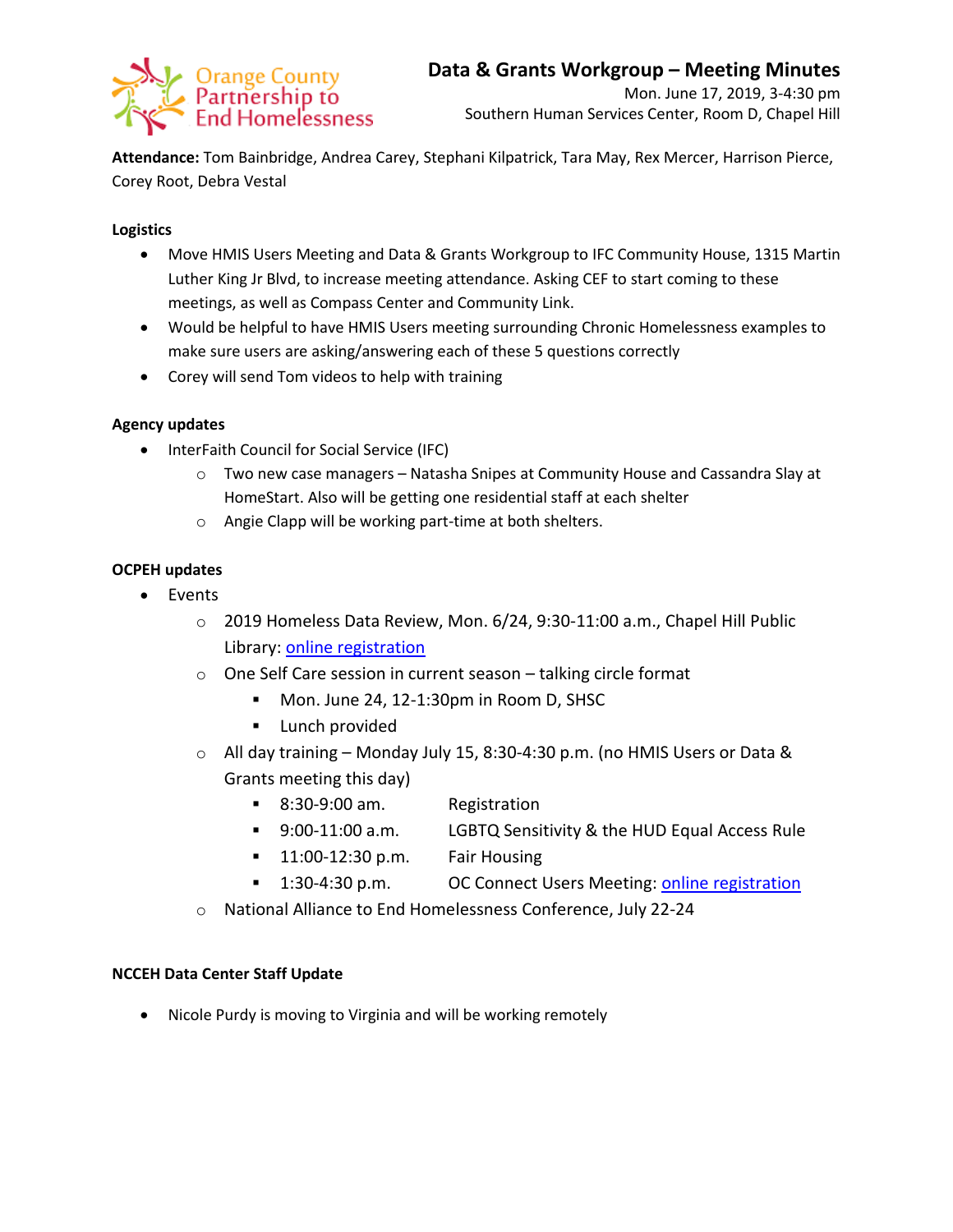

### **Transition to HMIS @ NCCEH system**

 Transition is currently happening; new trainings and agreements are due at the end of the month. NCCEH will continue to update the site as things crop up.

#### **2019 System Performance Measures Update**

- [2019 System Performance Measure submission](https://docs.wixstatic.com/ugd/750b3b_a6f5bb8d3c0449a9a007f4b14e4df670.pdf)
- PIT data is for one night, and System Performance Measures are pulled from HMIS so this does not include most data about folks living unsheltered. These numbers give us more information about how the system is doing and looking at outcomes rather than outputs.
- Main metrics to consider are average Length of Time Homeless, exits to permanent housing, overall number of people experiencing homelessness, increases in income – earned/nonearned, and returns to homelessness
- OCPEH is able to revise each of these metrics after they are submitted to HUD
- Submitted FY2018 in May the data is for October 2017 -- September 2018
- First measure is the average and median Length of Time Homeless
	- o Newer metric for this includes the entire time of a person experiencing homelessness, not just timeline from entry into HMIS to housing
	- o Increase of 37 days for average Length of Time Homeless from FY17 to FY18
	- $\circ$  Decrease of 19 days for median Length of Time Homeless reflective of HomeStart moving to operating as an emergency shelter
	- o There is still room for improvement at Community House even without changing the Good Neighbor Plan
	- $\circ$  Increases for both average and median when looking at measure including entire length of the episode for folks experiencing homelessness.
	- $\circ$  Feel as though we are getting a more accurate number rather than just having increases in numbers over time
	- $\circ$  It might be helpful to look at outliers and see how they are impacting average numbers
	- o Want to make sure data inputters are correctly identifying the start of this experience of homelessness
	- $\circ$  Because of the nature of the HUD criteria, this data might not reflect the severity of the problem – really important to highlight what the data is/isn't
	- $\circ$  Going to use the "340" number when describing length of time homeless because it best reflects all of the gaps/what the community is working with
- Next measure is returns
	- o FY18 is 18%
	- $\circ$  This is measuring people who had successful exits to housing from our system from October 2015 to September 2017 and were seen again in the system from October 2017 to September 2018. 76 people had successful exits, and 14 people returned to a project in HMIS in Orange County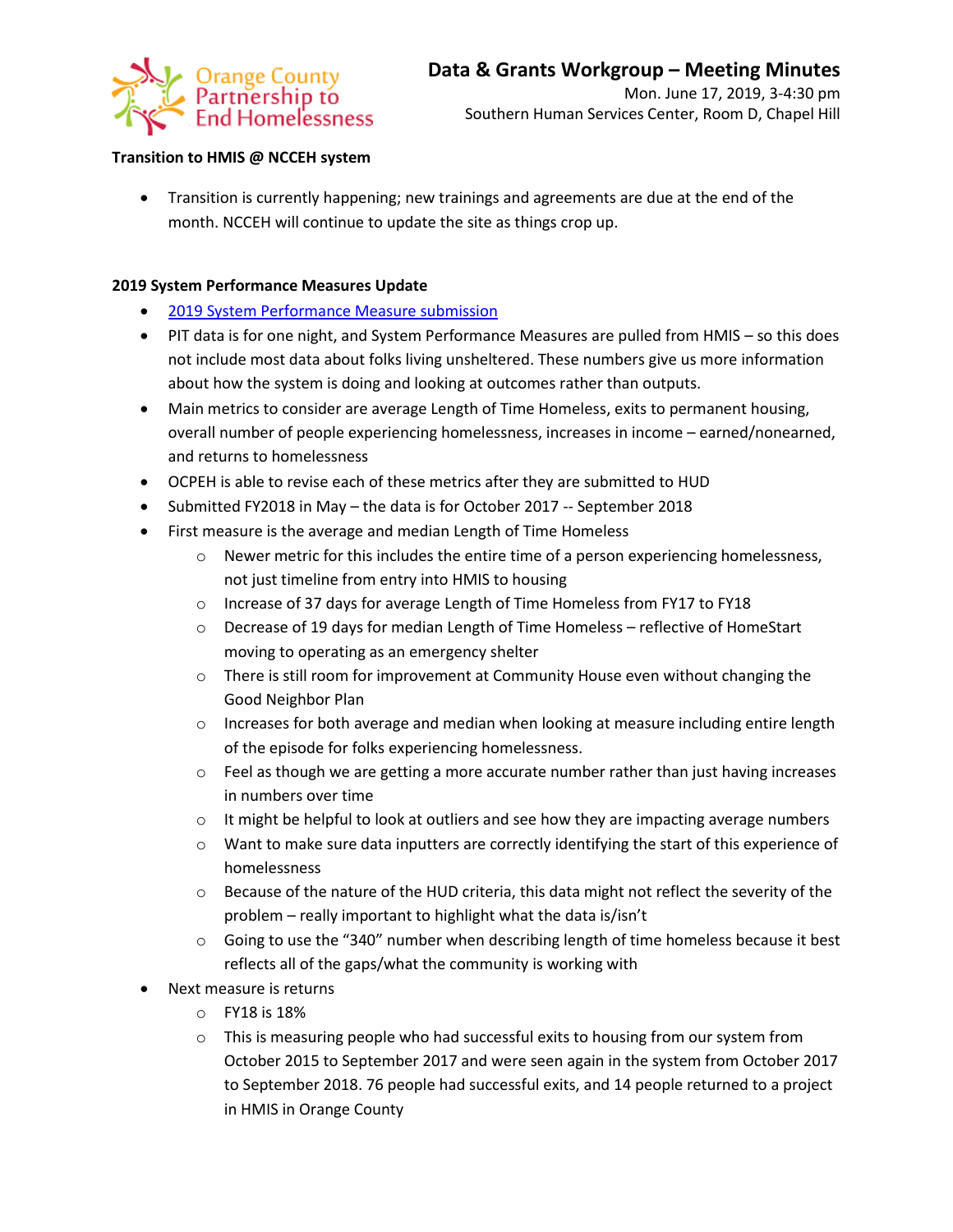

- o This number has tripled from 17 to 18, but it feels like a more accurate number. On track with national average.
- Measure 3 is PIT count
	- o Went from 127 in 2017 to 152 in 2018 on one night
	- o De-duplicated number in HMIS went from 297 to 293
	- $\circ$  If they have an entry in the same year for a white flag bed and a program bed at HomeStart, it looks like a duplicate
- Measure 4 is employment and income growth for stayers and leavers for CoC funded permanent housing projects – so this is just for Permanent Supportive Housing in Orange County
	- o Total increase in income for stayers is 2% from 17 to 18
	- o 26% increase in non-employment income for leavers
- $\bullet$  Measure 5 is homelessness for the 1<sup>st</sup> time
	- $\circ$  228 people with entries from October 2017 to September 2018 47 people had entries two years prior to this. 181 are "new" to our system, without counting permanent supportive housing.
	- $\circ$  Including permanent supportive housing, 197 people experiencing homelessness for the  $1<sup>st</sup>$  time
	- o More of a data catching up with reality than a shift in reality
	- o Could also reflect prioritization trying to get familiar faces housed faster than newer faces
- Measure 6 is at risk of homelessness, but we are not currently measuring this
- Measure 7 is placement in and retention in Permanent Housing
	- o 33% successful exits to permanent housing
	- $\circ$  74% are retaining housing or exiting to a different housing data quality comes into play here, hoping to revise this once we know exit destinations for projects

### **Quarterly Data Review**

- The project review committee is meeting next month, so we want to give everyone the opportunity to look at data and make changes before this committee reviews the data
- Looking at data from April 2018 through March 2019
- OCPEH made a form for grant spending info so we will incorporate that the next time we review
- **•** IFC Seasonal Shelter Beds
	- o No permanent housing exits
	- $\circ$  92 people used this program de-duplicated
	- $\circ$  3 elements missing client location, disabling condition, and homeless history
	- o Other questions not applicable for seasonal beds
- HomeStart
	- o 61% exits to permanent housing
	- o No increases in income for stayers
	- o Increase in earned income and non-earned income for leavers
	- o 6% returns within 12 months of exit
	- o Average lengths of time homeless higher than standard